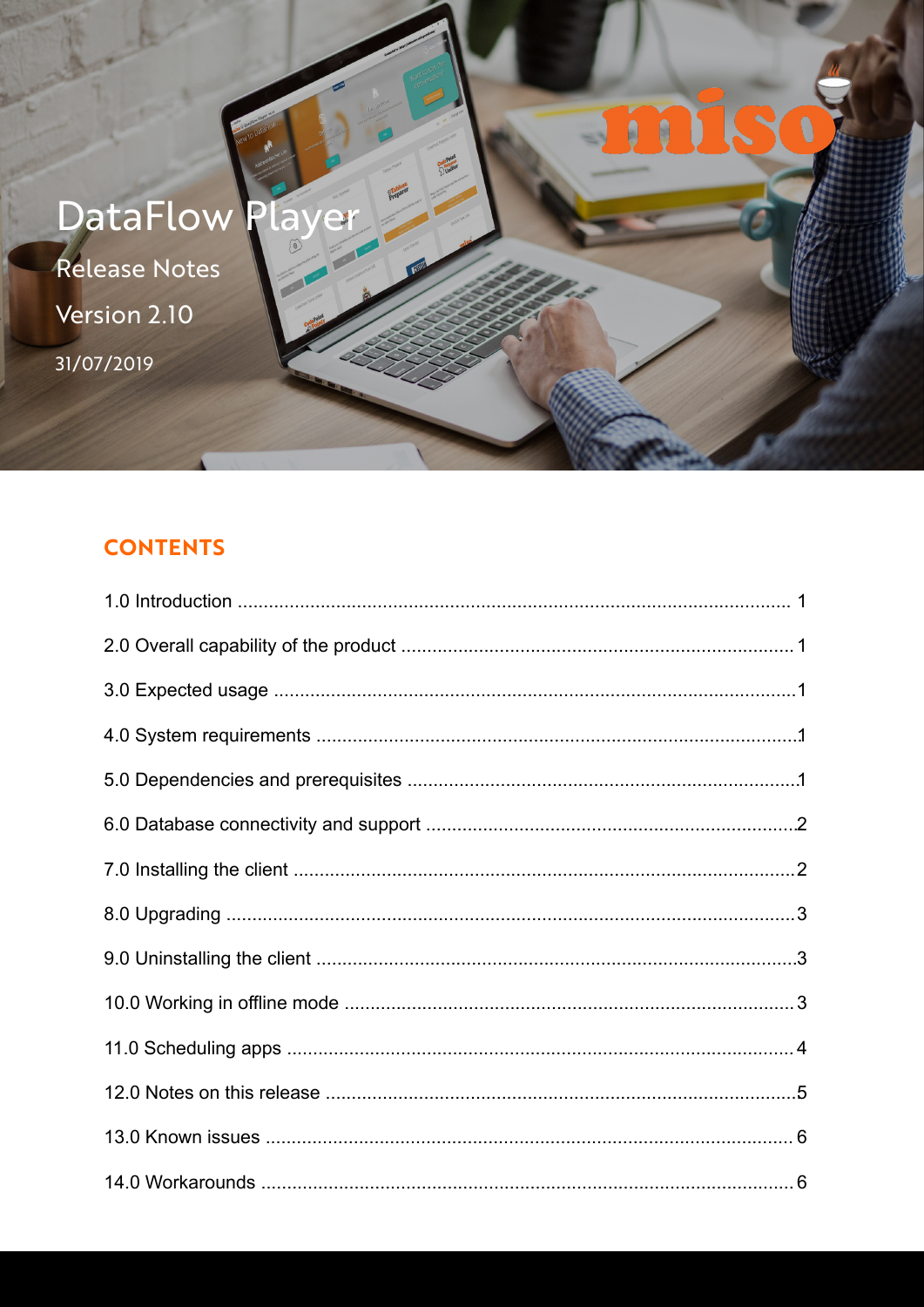# 1.0 INTRODUCTION

This document provides information about the processes, requirements and known issues that are relevant to:

• DataFlow Player v2.10

## 2.0 OVERALL CAPABILITY OF THE PRODUCT

The DataFlow Player plays Apps released on the DataFlow Store.

The Player communicates with the DataFlow Store then draws down and makes available the Apps that the user is licensed to use. When requested, the Player plays the Apps and captures the user's inputs and then uses these to drive the associated FME license. For the Player to provide results, there must be a current FME licence available to the user.

## 3.0 EXPECTED USAGE

The Player is expected to be used by data users who understand the available data. Users will have a data management task, but do not necessarily have the FME skills to use FME natively to deliver the data transformation.

It is expected that the user who designs the data management process delivered by the App is likely to be different to the user who requests the App through the Player.

## 4.0 SYSTEM REQUIREMENTS

This product has been tested on the following Operating Systems:

- Windows 10
- Windows 8.1
- Windows 7

The following minimum hardware specification is recommended:

- 8GB RAM
- 4 core availability

## 5.0 DEPENDENCIES AND PREREQUISITES

The Player requires a valid and current FME licence in order to run. The type of licence required must correspond with the highest function of the App e.g. If the App is to write to an Oracle Database, the Player must have access to an FME Database licence. The FME licence can be fixed or floating in nature.

Minimum FME requirements:

• FME Database version 2017.0.1.1 (Build 17291)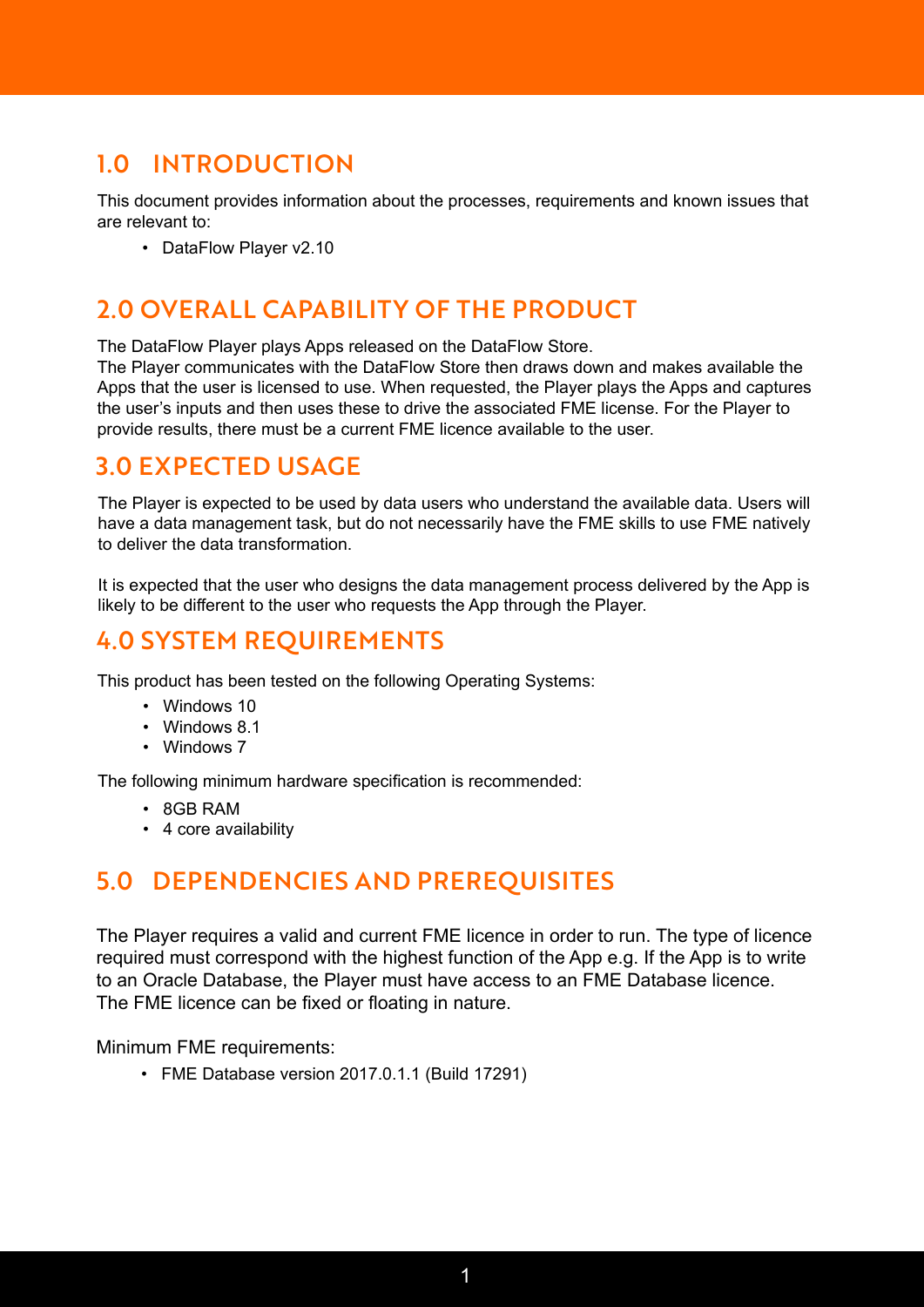## 6.0 DATABASE CONNECTIVITY AND SUPPORT

DataFlow supports the following SQL database servers:

- Microsoft SQL Server 2012
- Microsoft SQL Server 2014
- Microsoft SQL Server 2016
- PostGreSQL 9.2 and onwards
- Oracle 11.2 and onwards

## 7.0 INSTALLING THE CLIENT

#### 7.1 Requirements

• An internet connection will be required for the initial installation and login process.

• Local administrator rights are required during the initial installation. Once completed, DataFlow can be used as needed by users with restricted access rights.

#### 7.2 Installation Process

- 1. Download the DataFlow Player through the DataFlow Store.
	- *The user will need to log into their misoportal account in order to access the download area.*
- 2. Launch the installer.
- 3. Once installed, launch the DataFlow Player.
- 4. The user can then log into DataFlow using their misoportal account credentials.
	- *Initial launch may take a few minutes while the Player configures.*
- 5. DataFlow will automatically check for any necessary updates.
	- *If updates are available, DataFlow will ask whether or not the user wishes to proceed with their installation (see 'Upgrading' guidance below).*
- 6. The Player is now ready for use.

#### 7.3 Customise Installation Location

- 1. Download the DataFlow Player and launch as stated above.
- 2. Select the 'Options' button to browse to and confirm the custom installation location.
- 3. Once installed, launch the DataFlow Player.
- 4. The user can then log into DataFlow using their misoportal account credentials.
	- *Initial launch may take a few minutes while the Player configures.*
- 5. DataFlow will automatically check for any necessary updates.
	- *If updates are available, DataFlow will ask whether or not the user wishes to proceed with their installation (see 'Upgrading' guidance below).*
- 6. The Player is now ready for use.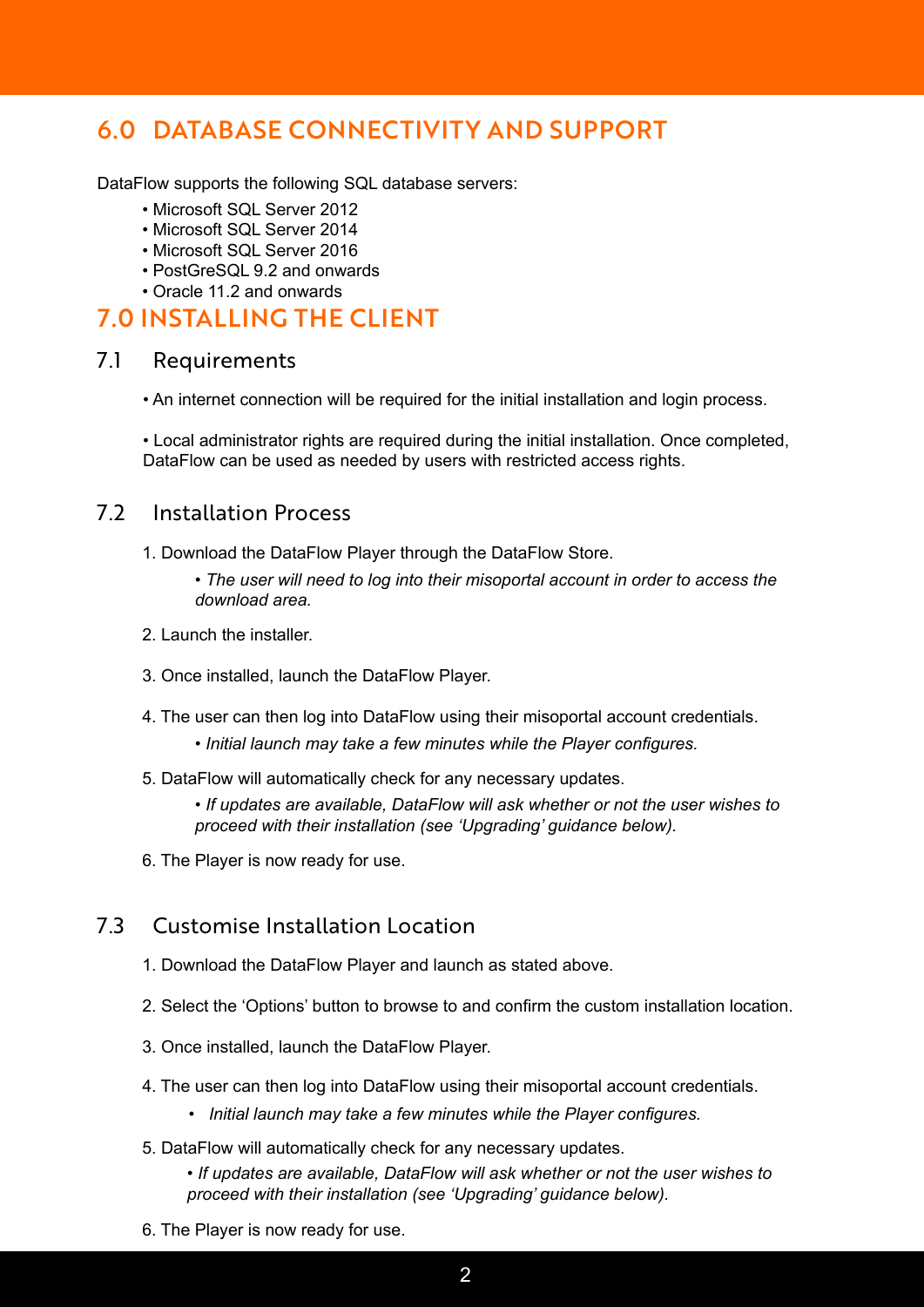# 8.0 UPGRADING

The DataFlow Player contains an updater which checks for updates to the Player on login while in online mode.

Installation of updates requires Local Admin Rights. If updates are available, the user will be asked to confirm whether they have the required Local Admin Rights to perform installation.

#### 8.1 Users with Local Admin Rights

To install updates, follow the instructions when logging in.

#### 8.2 Users without Local Admin Rights

All DataFlow Apps and Modules have been designed so that an ICT Administrator can download the application, test it and then apply it.

1. The ICT Administrator uses the User credentials to download the Player and the App.

2. The ICT Administrator tests the Player, App and Module. This will download an encrypted zip file containing the update files. In order to access this, please contact Miso.

3. The ICT Administrator wraps the Player, App and Module and applies it to the desktop using the Dataflow Player.

4. The User logs on and authenticates.

# 9.0 UNINSTALLING THE CLIENT

- 1. Uninstall DataFlow using **Programs and Features** within the **Control Panel.**
- 2. Manually remove any files that remain after uninstalling. Default installation location:
	- a. Navigate to the following location: C:\Apps\miso
	- b. Delete the two folders: C:\Apps\miso\DataFlow **and** C:\Apps\miso\FME

If you have installed the DataFlow with FME edition you will need to repeat the above process to unistall FME 2016.1.0.1 (build 16494), and also delete the folder C:\Apps\miso\FME.

## 10.0 WORKING IN OFFLINE MODE

#### 10.1 Getting Offline

Offline Mode can be used when a persistent internet connection in not possible. This requires a user-specific offline code which can be requested at the URL below using the email address associated with the user misoportal account.

https://misostore.misoportal.com/player/services/getOfflineCode

To use DataFlow in offline mode:

- 1. Launch DataFlow
- 2. Select 'Always Offline Code' to reveal further options
- 3. Enter offline code and log into DataFlow to launch the application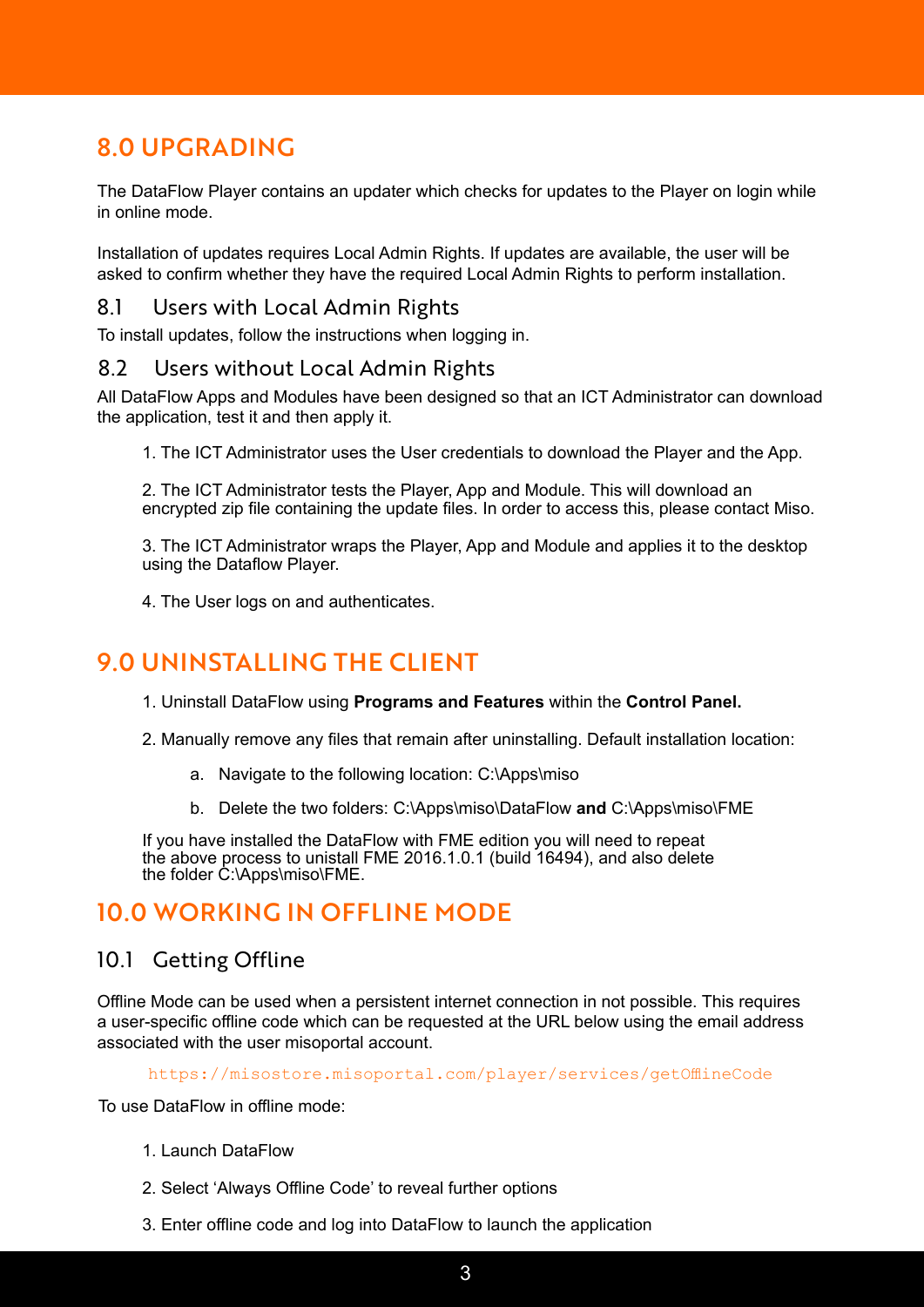## 10.2 Getting Back Online

While in offline mode, DataFlow will be unable to detect or install new updates. Apps that connect to external websites or APIs will not function in offline mode and therefore will be unavailable to use.

To bring DataFlow back online when an internet connection is again present:

- 1. Launch DataFlow
- 2. Select 'Always Offline Code' to reveal further options
- 3. Remove offline code and log into DataFlow to launch the application

# 11.0 SCHEDULING APPS

DataFlow v2.12 contains added functionality to schedule the running of apps throughout the day. If you already have DataFlow installed, simply copy and paste the below link into your browser to get the scheduler plug-in. Run this download to install:

https://s3-eu-west-1.amazonaws.com/miso.dataflow/WindowsServiceInstaller.msi

If you do not already have DataFlow, then you don't need to download the scheduler separately, as this will install with the DataFlow package.

#### 11.1 How to Schedule an App

1. Launch the chosen app from the Player.

2. Once loaded, select the relevant parameters for the chosen app and then 'Next' to continue.

3. At the summary page select 'Schedule Run'.

4. Specify the date and time for the app to run and select 'Submit'.

5. The app has now been scheduled and can be closed.

6. The scheduled app will run at the chosen time. The user does not need to be logged into DataFlow in order for the app to run.

*All DataFlow apps can be scheduled with the exception of the AddressBase Premium Optimiser and Topo Optimiser apps.*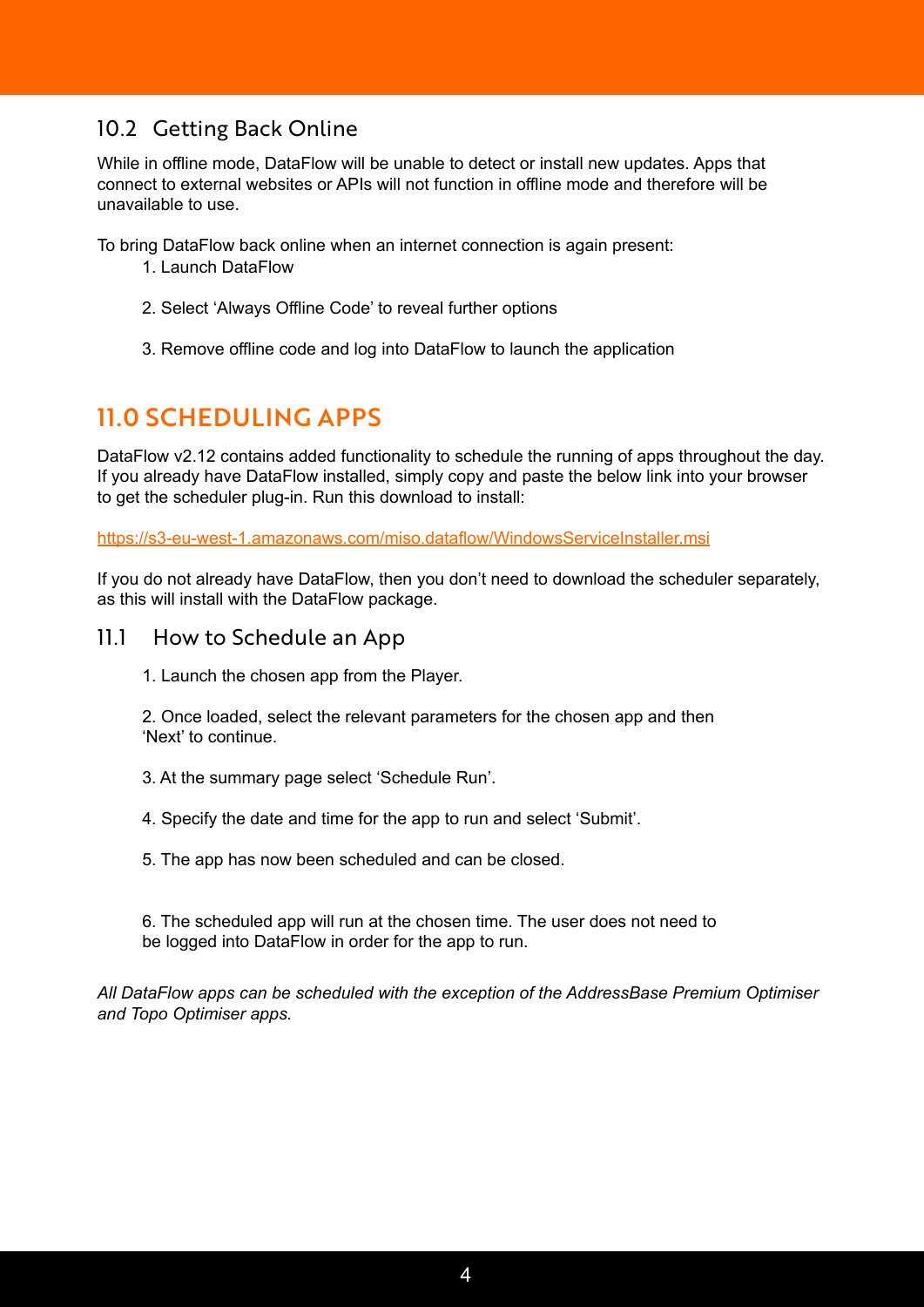# 12.0 NOTES ON THIS RELEASE

# 12.1 Updates

| <b>Ref</b> | <b>Name</b>                                 | <b>Description</b>                                                                              |
|------------|---------------------------------------------|-------------------------------------------------------------------------------------------------|
| Dfp 210.U1 | Improved FME error logging<br>process       | Clearer notification if higher<br>permissions are needed for an update<br>to the Player or app. |
| Dfp 210.U2 | Improved installation &<br>download process | Now available to download as an MSI<br>package for installation across network<br>environment.  |
| Dfp 210.U3 | Default repository enabled                  | Default PostgreSQL repository now<br>enables with installation.                                 |

## 12.2 New Features

| <b>Ref</b> | <b>Name</b>                         | <b>Description</b>                                                                          |
|------------|-------------------------------------|---------------------------------------------------------------------------------------------|
| Dfp 210.N1 | Offline codes available             | Offline codes are now available to<br>enable offline use of DataFlow.                       |
| Dfp 210.N2 | Customised installation<br>location | The ability to customise the installation<br>location of the application has been<br>added. |
| Dfp 210.N3 | Silent installation                 | Installation of DataFlow can now be<br>carried-out silently in the background.              |
| Dfp 210.N4 | Report bugs                         | The option to report bugs has been<br>added to the DataFlow home screen.                    |
| Dfp 210.N5 | Scheduling apps                     | The running of apps can now be<br>scheduled.                                                |